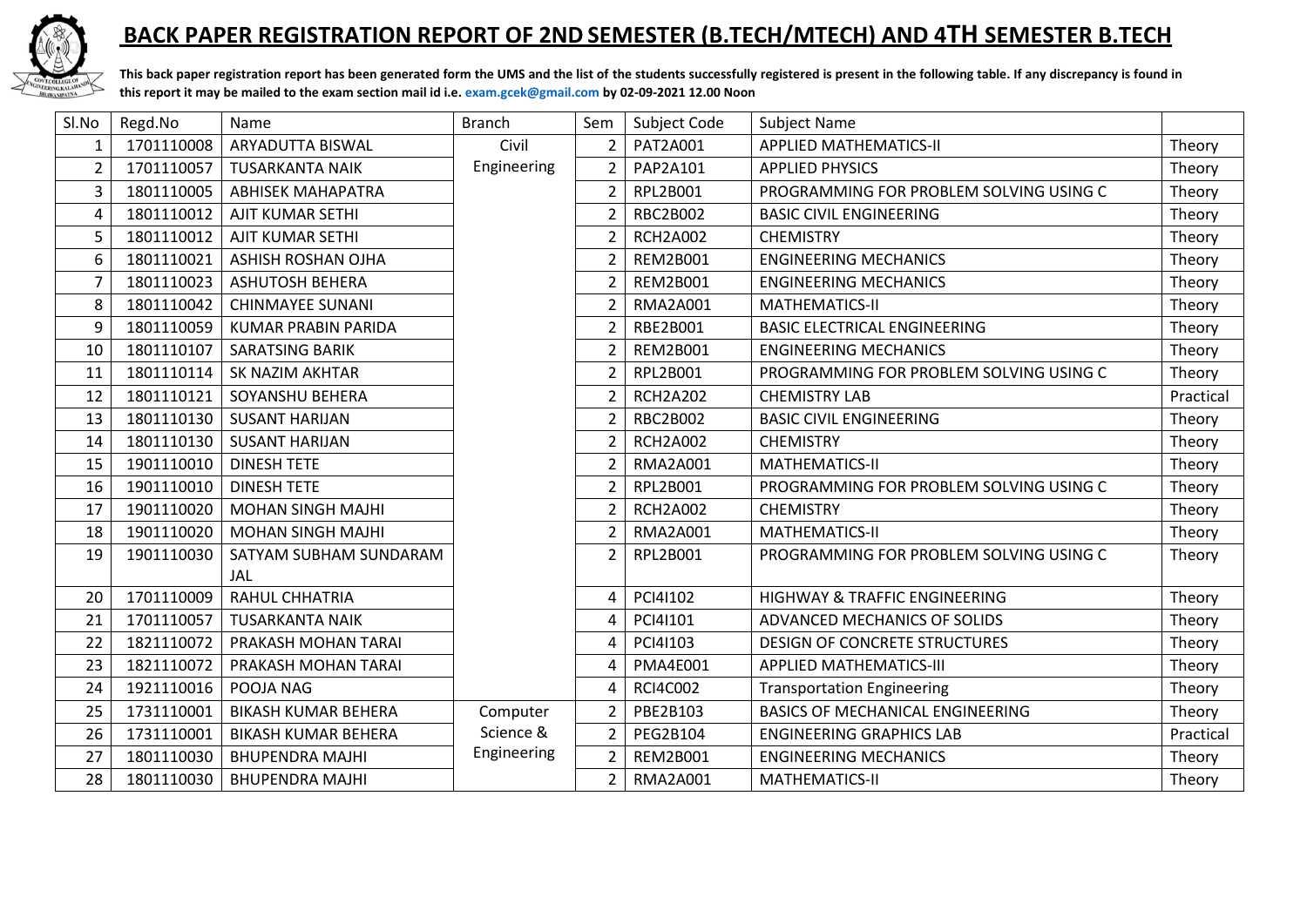| 29 | 1801110061 | <b>MADHURI MISHRA</b>     |
|----|------------|---------------------------|
| 30 | 1801110061 | <b>MADHURI MISHRA</b>     |
| 31 | 1801110062 | <b>MADHUSMITA NATH</b>    |
| 32 | 1801110093 | <b>SAMBIT DAS</b>         |
| 33 | 1801110093 | SAMBIT DAS                |
| 34 | 1801110093 | <b>SAMBIT DAS</b>         |
| 35 | 1801110093 | <b>SAMBIT DAS</b>         |
| 36 | 1801110093 | <b>SAMBIT DAS</b>         |
| 37 | 1801110094 | SAMBIT KUMAR BEHERA       |
| 38 | 1801110094 | SAMBIT KUMAR BEHERA       |
| 39 | 1801110134 | <b>SWAYANSHU PATI</b>     |
| 40 | 1801110134 | <b>SWAYANSHU PATI</b>     |
| 41 | 1801110134 | <b>SWAYANSHU PATI</b>     |
| 42 | 1801110134 | <b>SWAYANSHU PATI</b>     |
| 43 | 1801110134 | <b>SWAYANSHU PATI</b>     |
| 44 | 1831110065 | MUNINDRA KUMAR SAHOO      |
| 45 | 1831110065 | MUNINDRA KUMAR SAHOO      |
| 46 | 1831110066 | NIHARIKA DALAI            |
| 47 | 1831110066 | NIHARIKA DALAI            |
| 48 | 1901110071 | SAIBHAV RANJAN SAHU       |
| 49 | 1901110078 | SOURAV SHARMA             |
| 50 | 1901110078 | SOURAV SHARMA             |
| 51 | 1901110086 | <b>SWADHIN KUMAR DHAL</b> |
| 52 | 1901110086 | SWADHIN KUMAR DHAL        |
| 53 | 1901110086 | <b>SWADHIN KUMAR DHAL</b> |
| 54 | 1901110086 | SWADHIN KUMAR DHAL        |
| 55 | 1901110088 | YASOBANTA UPADHYAYA       |
| 56 | 1921110032 | <b>GANGADHAR NAYAK</b>    |
| 57 | 1921110032 | <b>GANGADHAR NAYAK</b>    |
| 58 | 1921110035 | PRABHAT KUMAR RANA        |

| 29 | 1801110061 | <b>MADHURI MISHRA</b>     | $\overline{2}$ | <b>RBM2B001</b> | <b>BASIC MECHANICAL ENGINEERING</b>     | Theory    |
|----|------------|---------------------------|----------------|-----------------|-----------------------------------------|-----------|
| 30 | 1801110061 | <b>MADHURI MISHRA</b>     | $\overline{2}$ | <b>REM2B001</b> | <b>ENGINEERING MECHANICS</b>            | Theory    |
| 31 | 1801110062 | <b>MADHUSMITA NATH</b>    | 2              | <b>REM2B001</b> | <b>ENGINEERING MECHANICS</b>            | Theory    |
| 32 | 1801110093 | <b>SAMBIT DAS</b>         | 2              | RBL2B002        | <b>BASIC ELECTRONICS ENGINEERING</b>    | Theory    |
| 33 | 1801110093 | <b>SAMBIT DAS</b>         | $\overline{2}$ | <b>RBM2B001</b> | <b>BASIC MECHANICAL ENGINEERING</b>     | Theory    |
| 34 | 1801110093 | <b>SAMBIT DAS</b>         | $\overline{2}$ | <b>REM2B001</b> | <b>ENGINEERING MECHANICS</b>            | Theory    |
| 35 | 1801110093 | <b>SAMBIT DAS</b>         | 2              | <b>RMA2A001</b> | <b>MATHEMATICS-II</b>                   | Theory    |
| 36 | 1801110093 | <b>SAMBIT DAS</b>         | 2              | RPH2A001        | <b>PHYSICS</b>                          | Theory    |
| 37 | 1801110094 | SAMBIT KUMAR BEHERA       | $\overline{2}$ | <b>REM2B001</b> | <b>ENGINEERING MECHANICS</b>            | Theory    |
| 38 | 1801110094 | SAMBIT KUMAR BEHERA       | $\overline{2}$ | RPH2A001        | <b>PHYSICS</b>                          | Theory    |
| 39 | 1801110134 | <b>SWAYANSHU PATI</b>     | $\overline{2}$ | RBL2B002        | <b>BASIC ELECTRONICS ENGINEERING</b>    | Theory    |
| 40 | 1801110134 | <b>SWAYANSHU PATI</b>     | 2              | <b>RBM2B001</b> | <b>BASIC MECHANICAL ENGINEERING</b>     | Theory    |
| 41 | 1801110134 | <b>SWAYANSHU PATI</b>     | $\overline{2}$ | <b>REM2B001</b> | <b>ENGINEERING MECHANICS</b>            | Theory    |
| 42 | 1801110134 | <b>SWAYANSHU PATI</b>     | $\overline{2}$ | <b>RMA2A001</b> | MATHEMATICS-II                          | Theory    |
| 43 | 1801110134 | SWAYANSHU PATI            | 2              | RPH2A001        | <b>PHYSICS</b>                          | Theory    |
| 44 | 1831110065 | MUNINDRA KUMAR SAHOO      | 2              | PBE2B103        | <b>BASICS OF MECHANICAL ENGINEERING</b> | Theory    |
| 45 | 1831110065 | MUNINDRA KUMAR SAHOO      | $\overline{2}$ | PEG2B104        | <b>ENGINEERING GRAPHICS LAB</b>         | Practical |
| 46 | 1831110066 | NIHARIKA DALAI            | $\overline{2}$ | PBE2B103        | BASICS OF MECHANICAL ENGINEERING        | Theory    |
| 47 | 1831110066 | NIHARIKA DALAI            | $\overline{2}$ | <b>PEG2B104</b> | <b>ENGINEERING GRAPHICS LAB</b>         | Practical |
| 48 | 1901110071 | SAIBHAV RANJAN SAHU       | 2              | <b>RMA2A001</b> | MATHEMATICS-II                          | Theory    |
| 49 | 1901110078 | <b>SOURAV SHARMA</b>      | $\overline{2}$ | <b>RPH2A001</b> | <b>PHYSICS</b>                          | Theory    |
| 50 | 1901110078 | <b>SOURAV SHARMA</b>      | $\overline{2}$ | <b>RPH2A201</b> | PHYSICS LAB                             | Practical |
| 51 | 1901110086 | SWADHIN KUMAR DHAL        | 2              | RBL2B002        | <b>BASIC ELECTRONICS ENGINEERING</b>    | Theory    |
| 52 | 1901110086 | <b>SWADHIN KUMAR DHAL</b> | 2              | <b>RMA2A001</b> | <b>MATHEMATICS-II</b>                   | Theory    |
| 53 | 1901110086 | SWADHIN KUMAR DHAL        | $\overline{2}$ | <b>RPH2A001</b> | <b>PHYSICS</b>                          | Theory    |
| 54 | 1901110086 | SWADHIN KUMAR DHAL        | $\overline{2}$ | RPL2B001        | PROGRAMMING FOR PROBLEM SOLVING USING C | Theory    |
| 55 | 1901110088 | YASOBANTA UPADHYAYA       | $\overline{2}$ | <b>RMA2A001</b> | MATHEMATICS-II                          | Theory    |
| 56 | 1921110032 | <b>GANGADHAR NAYAK</b>    | 4              | <b>RCS4D002</b> | Microprocessor and Microcontroller      | Theory    |
| 57 | 1921110032 | <b>GANGADHAR NAYAK</b>    | 4              | <b>RCS4G001</b> | <b>Analog Electronic Circuits</b>       | Theory    |
| 58 | 1921110035 | PRABHAT KUMAR RANA        | 4              | RCS4C001        | <b>Discrete Mathematics</b>             | Theory    |
|    |            |                           |                |                 |                                         |           |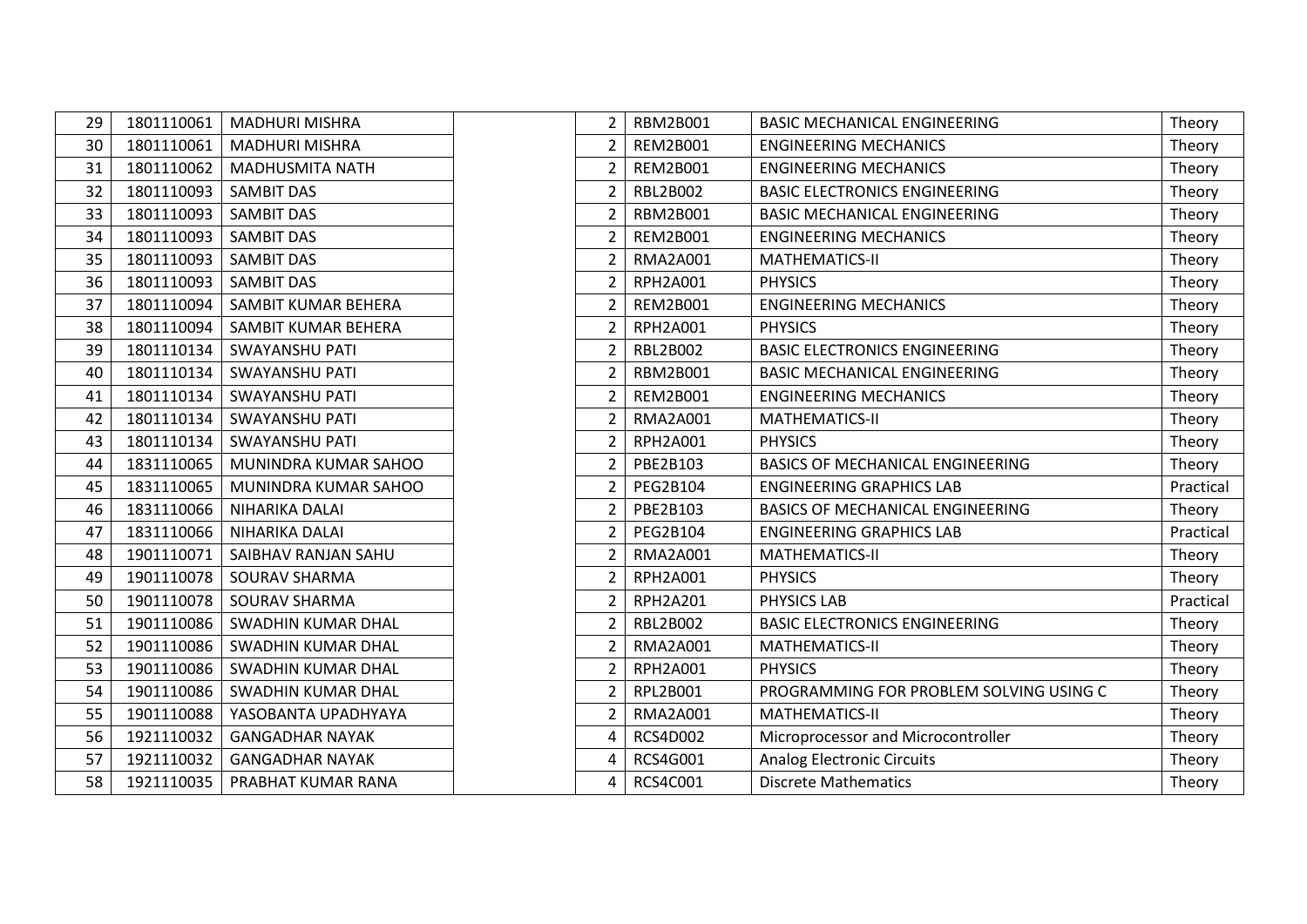| 59 | 1901110095 | <b>DINESH KUMAR NAIK</b>   | Electrical  | 2                        | RPL2B001        | PROGRAMMING FOR PROBLEM SOLVING USING C       | Theory    |
|----|------------|----------------------------|-------------|--------------------------|-----------------|-----------------------------------------------|-----------|
| 60 | 1801110057 | <b>KRISHNA KUMAR</b>       | Engineering | 4                        | <b>REL4D003</b> | <b>Electrical and Electronics Measurement</b> | Theory    |
| 61 | 1801110086 | <b>ROHIT GUPTA</b>         |             | 4                        | <b>REL4C003</b> | <b>Power Electronics</b>                      | Theory    |
| 62 | 1821110027 | <b>BIKRAM BISWAL</b>       |             | 4                        | PEE41103        | DIGITAL ELECTRONIC CIRCUITS                   | Theory    |
| 63 | 1821110027 | <b>BIKRAM BISWAL</b>       |             | 4                        | <b>PMA4E001</b> | <b>APPLIED MATHEMATICS-III</b>                | Theory    |
| 64 | 1821110099 | SATYAJEET MOHANTY          |             | 4                        | PEE41102        | <b>CONTROL SYSTEM ENGINEERING - I</b>         | Theory    |
| 65 | 1921110042 | <b>ABINASH PRUSTY</b>      |             | 4                        | <b>REL4C001</b> | <b>Digital Electronics</b>                    | Theory    |
| 66 | 1921110042 | <b>ABINASH PRUSTY</b>      |             | 4                        | REL4G001        | <b>Digital Signal Processing</b>              | Theory    |
| 67 | 1921110060 | <b>HARAPRIYA MOHANTY</b>   |             | 4                        | <b>REL4C002</b> | <b>Electrical Machines-I</b>                  | Theory    |
| 68 | 1921110077 | SNEHALATA BEHERA           |             | 4                        | REL4G001        | <b>Digital Signal Processing</b>              | Theory    |
| 69 | 1921110085 | <b>SURAJ KUMAR POLAI</b>   |             | 4                        | <b>REL4C001</b> | <b>Digital Electronics</b>                    | Theory    |
| 70 | 1921110085 | <b>SURAJ KUMAR POLAI</b>   |             | 4                        | <b>REL4G001</b> | <b>Digital Signal Processing</b>              | Theory    |
| 71 | 1601110181 | <b>LAXMAN MAJHI</b>        | Mechanical  | $\overline{2}$           | <b>PAC2A102</b> | <b>APPLIED CHEMISTRY</b>                      | Theory    |
| 72 | 1601110230 | <b>TINU NIAL</b>           | Engineering | $\overline{2}$           | <b>PCL2B201</b> | <b>COMPUTER LAB</b>                           | Practical |
| 73 | 1701110029 | <b>RAMAKANTA DAS</b>       |             | $\overline{\phantom{a}}$ | PAT2A001        | <b>APPLIED MATHEMATICS-II</b>                 | Theory    |
| 74 | 1701110068 | <b>RENJO HANSDA</b>        |             | 2                        | PAT2A001        | <b>APPLIED MATHEMATICS-II</b>                 | Theory    |
| 75 | 1701110166 | <b>ASHIS KUMAR DIGAL</b>   |             | $\overline{2}$           | PAT2A001        | <b>APPLIED MATHEMATICS-II</b>                 | Theory    |
| 76 | 1701110180 | PRABODHA SATAPATHY         |             | $\overline{2}$           | PAT2A001        | <b>APPLIED MATHEMATICS-II</b>                 | Theory    |
| 77 | 1701110194 | SUBHAPRADA SWAIN           |             | 2                        | PAC2A102        | <b>APPLIED CHEMISTRY</b>                      | Theory    |
| 78 | 1701110198 | MITHILESH KUMAR GUPTA      |             | $\overline{2}$           | PAT2A001        | <b>APPLIED MATHEMATICS-II</b>                 | Theory    |
| 79 | 1801110014 | <b>AKASH SABAR</b>         |             | 2                        | RBE2B001        | <b>BASIC ELECTRICAL ENGINEERING</b>           | Theory    |
| 80 | 1801110014 | <b>AKASH SABAR</b>         |             | 2                        | <b>REM2B001</b> | <b>ENGINEERING MECHANICS</b>                  | Theory    |
| 81 | 1801110014 | <b>AKASH SABAR</b>         |             | 2                        | <b>RMA2A001</b> | MATHEMATICS-II                                | Theory    |
| 82 | 1801110033 | <b>BIMAL KUMAR PRADHAN</b> |             | 2                        | <b>REM2B001</b> | <b>ENGINEERING MECHANICS</b>                  | Theory    |
| 83 | 1801110033 | <b>BIMAL KUMAR PRADHAN</b> |             | 2                        | <b>RMA2A001</b> | MATHEMATICS-II                                | Theory    |
| 84 | 1801110069 | NISHIKANTA NAYAK           |             | 2                        | <b>REM2B001</b> | <b>ENGINEERING MECHANICS</b>                  | Theory    |
| 85 | 1801110077 | PRAMIT PRASAD PRADHAN      |             | 2                        | <b>RMA2A001</b> | <b>MATHEMATICS-II</b>                         | Theory    |
| 86 | 1801110104 | SATYA PRAKASH PATTANAIK    |             | $\overline{2}$           | RPL2B001        | PROGRAMMING FOR PROBLEM SOLVING USING C       | Theory    |
| 87 | 1801110116 | SOMYAJIT SWAIN             |             | $\mathfrak z$            | <b>RBC2B002</b> | <b>BASIC CIVIL ENGINEERING</b>                | Theory    |
| 88 | 1801110116 | <b>SOMYAJIT SWAIN</b>      |             | $\overline{2}$           | RBE2B001        | <b>BASIC ELECTRICAL ENGINEERING</b>           | Theory    |